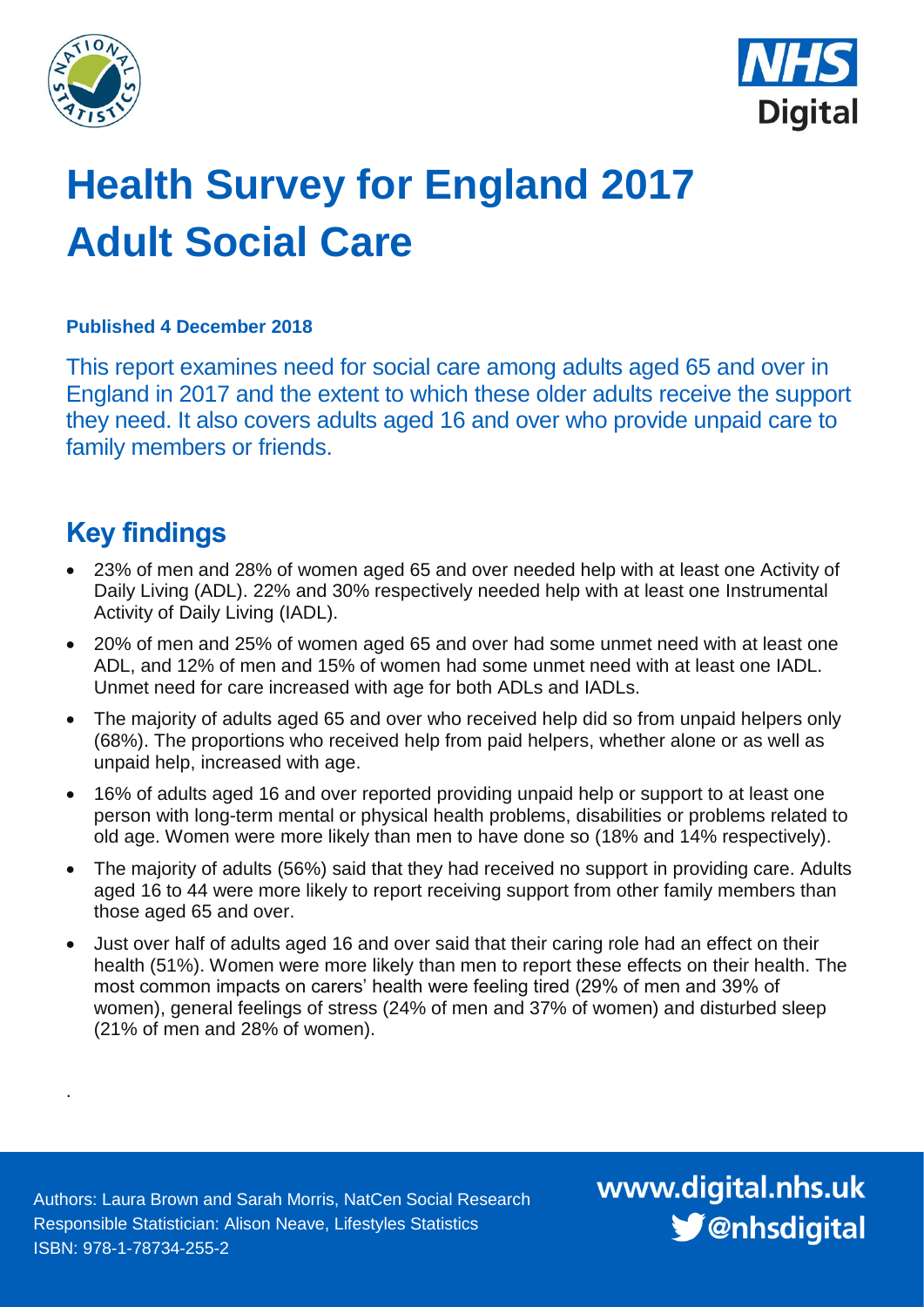### **Contents**

| <b>Key findings</b>                                                                          | 1                 |
|----------------------------------------------------------------------------------------------|-------------------|
| This is a National Statistics publication                                                    | 3                 |
| <b>Introduction</b>                                                                          | 4                 |
| Contents                                                                                     | $\overline{4}$    |
| Background                                                                                   | $\overline{4}$    |
| Social care for adults aged 65 and over                                                      | 4                 |
| Provision of unpaid care                                                                     | 5                 |
| <b>Methods and definitions</b>                                                               | 6                 |
| <b>Methods</b>                                                                               | 6                 |
| <b>Definitions</b>                                                                           | 6                 |
| Measuring need for and receipt of social care: ADLs and IADLs                                | 6                 |
| ADLs and IADLs and the Care Act 2014 eligibility criteria                                    | 7                 |
| Provision of unpaid care                                                                     | 8                 |
| Age-standardisation                                                                          | 9                 |
| About the survey estimates                                                                   | 9                 |
| Care needs of adults aged 65 and over                                                        | 10                |
| Ability to perform ADLs and IADLs in the last month, by age and sex                          | 10                |
| Need for help with multiple ADLs and IADLs                                                   | $12 \overline{ }$ |
| Receipt of help, by age and sex                                                              | 13                |
| Unmet need, by age and sex                                                                   | 14                |
| Trends in need and receipt of help and unmet needs                                           | 15                |
| Unpaid and paid help in the last month, by age of care recipient                             | 15                |
| Payment for care, by age of care recipient                                                   | 16                |
| <b>Provision of care</b>                                                                     | 17                |
| Provision of unpaid care, by age and sex                                                     | 17                |
| Provision of unpaid care, by Index of Multiple Deprivation (IMD) and<br>sex                  | 18                |
| Support received by unpaid carers, by age and sex                                            | 18                |
| Impact on carers' health, by whether support received and sex                                | 18                |
| Receipt of local authority carer's assessment, by age and sex, and<br>hours of care provided | 20                |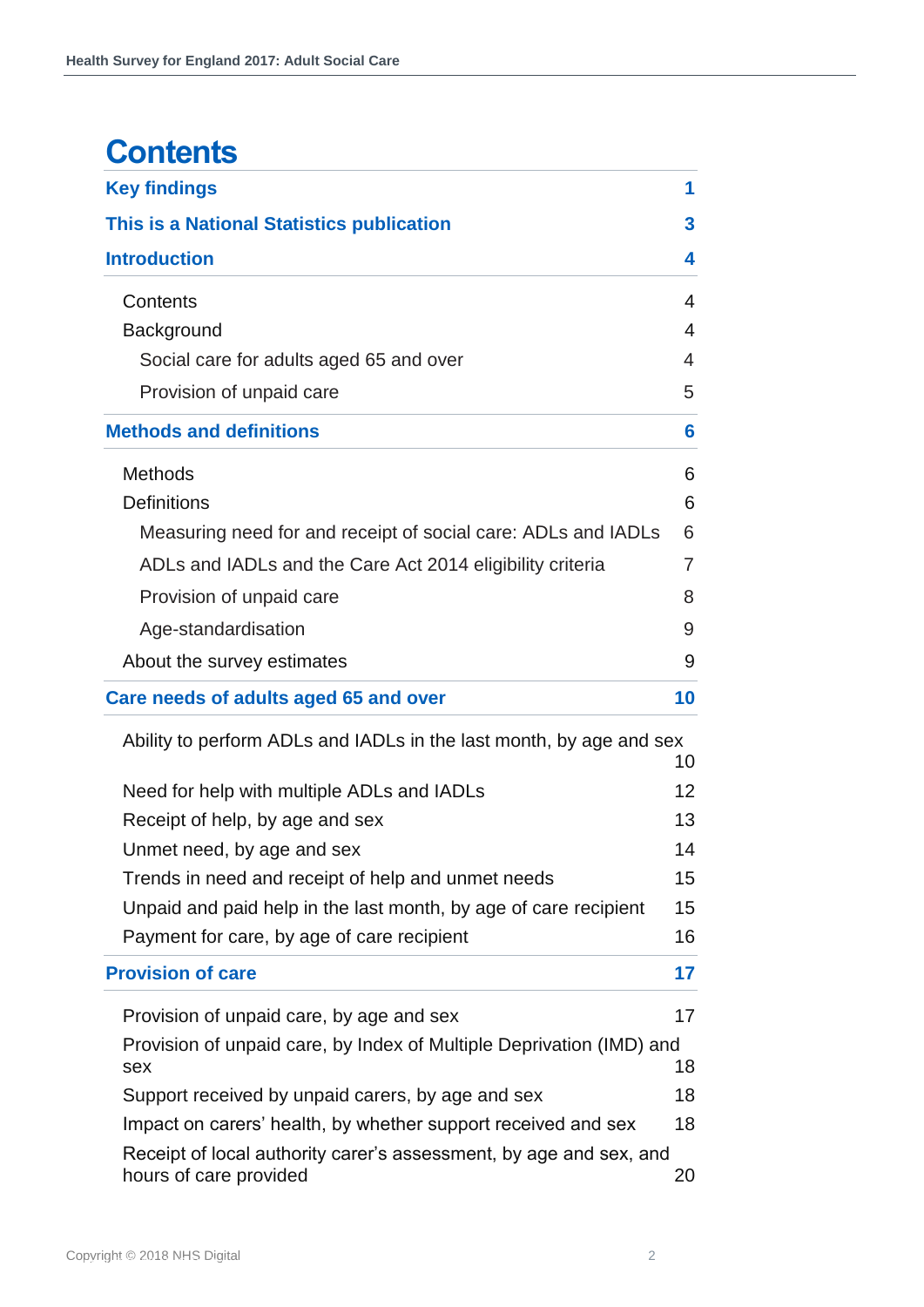### **This is a National Statistics publication**

National Statistics status means that official statistics meet the highest standards of trustworthiness, quality and public value.

All official statistics should comply with all aspects of the Code of Practice for Official Statistics. They are awarded National Statistics status following an assessment by the Authority's regulatory arm. The Authority considers whether the statistics meet the highest standards of Code compliance, including the value they add to public decisions and debate.

It is NHS Digital's responsibility to maintain compliance with the standards expected of National Statistics. If we become concerned about whether these statistics are still meeting the appropriate standards, we will discuss any concerns with the Authority promptly. National Statistics status can be removed at any point when the highest standards are not maintained, and reinstated when standards are restored.

Find out more about the Code of Practice for Official Statistics at [www.statisticsauthority.gov.uk/assessment/code-of-practice](http://www.statisticsauthority.gov.uk/assessment/code-of-practice)



#### **ISBN 978-1-78734-255-2**

This report may be of interest to members of the public, policy officials, people working in public health and to commissioners of health and care services interested in the social care needs of older adults and the prevalence of unpaid caring among adults in England.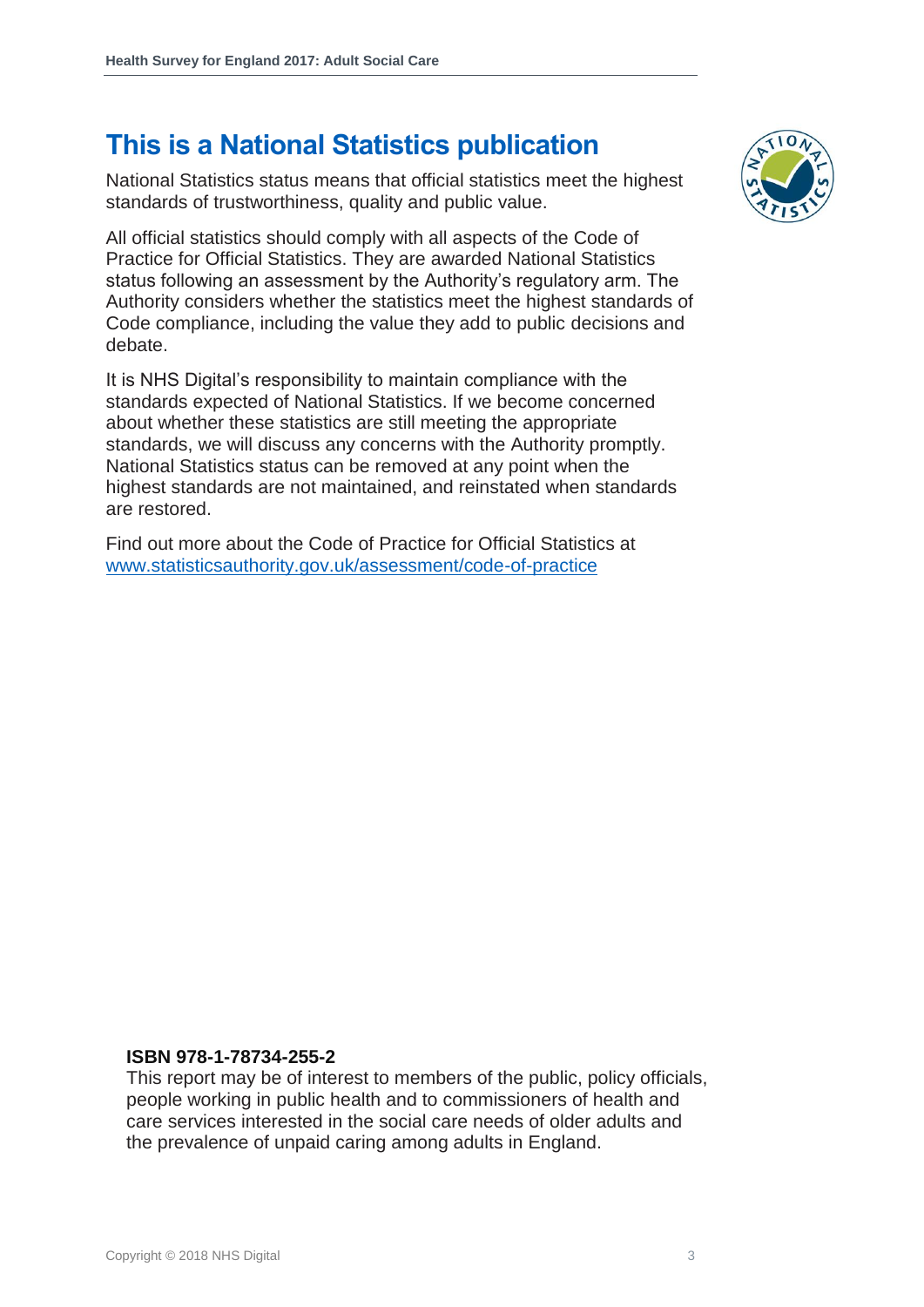### <span id="page-3-0"></span>**Introduction**

#### <span id="page-3-1"></span>**Contents**

Since 2011, the Health Survey for England (HSE) has included questions on adult social care. This report presents findings on the need for social care among adults aged 65 and over, whether they received care and how it was provided. Separately, it examines provision of social care by adults aged 16 and over. Analysis is presented by age, sex and area deprivation. The data were based on a representative sample of the general population who participated in the Health Survey for England 2017.

#### <span id="page-3-2"></span>**Background**

#### <span id="page-3-3"></span>**Social care for adults aged 65 and over**

Social care is the provision of help with personal care and domestic tasks that enables people to live as independently as possible. Care and support helps people to do everyday tasks that most people take for granted, such getting in and out of bed, getting dressed and getting around the house. It also provides emotional support as well as enabling more independent activities like getting out of the house, seeing friends and family and being part of the wider community. <sup>1</sup> While care and support is needed at any stage of life by people of all ages, many older people need help and support because of problems associated with long-term physical or mental ill-health, disability or problems relating to old age. In 2016-17 local authorities received 1.8 million new requests for adult social care and support, 1.3 million of which were for adults aged 65 and over. <sup>2</sup> Two thirds of adults (66%) accessing long-term support were those aged 65 and over.<sup>2</sup>

Social care services face increasing demands and challenges because of a changing and ageing population. Population estimates predict that the number of people aged 85 and over will increase, while the number of people living with dementia is projected to double. Changes to birth rates, family structures and expectations of care provision are also expected to increase demand and put additional pressure on social care services. 1,3

Policy makers have identified long-standing issues relating to the provision of social care, including a lack of coordination between agencies providing these services, variation in the level and quality of social care, and a tendency to focus on reactive rather than preventative care<sup>1</sup>. A central focus of recent government policies has been to help people maintain their independence and live in their own home for as long as possible. Emphasis has also been placed on the personalisation of care as well as early preventative interventions as a means to reduce the need for more

<sup>1</sup> HM Government. *Caring for our future: reforming care and support*. The Stationery Office, Norwich, 2012.

[https://assets.publishing.service.gov.uk/government/uploads/system/uploads/attachment\\_data/file/136](https://assets.publishing.service.gov.uk/government/uploads/system/uploads/attachment_data/file/136422/White-Paper-Caring-for-our-future-reforming-care-and-support-PDF-1580K.pdf) [422/White-Paper-Caring-for-our-future-reforming-care-and-support-PDF-1580K.pdf](https://assets.publishing.service.gov.uk/government/uploads/system/uploads/attachment_data/file/136422/White-Paper-Caring-for-our-future-reforming-care-and-support-PDF-1580K.pdf)

<sup>2</sup> NHS Digital. *Adult social care activity and finance report: detailed analysis, England 2017-18*. <https://files.digital.nhs.uk/35/6A192B/Activity%20and%20Finance%20Report%20201718.pdf>

<sup>3</sup> Department of Health. *Independence, Well-being and Choice: Our vision for the Future of Social Care for Adults in England*. The Stationery Office, London, 2005.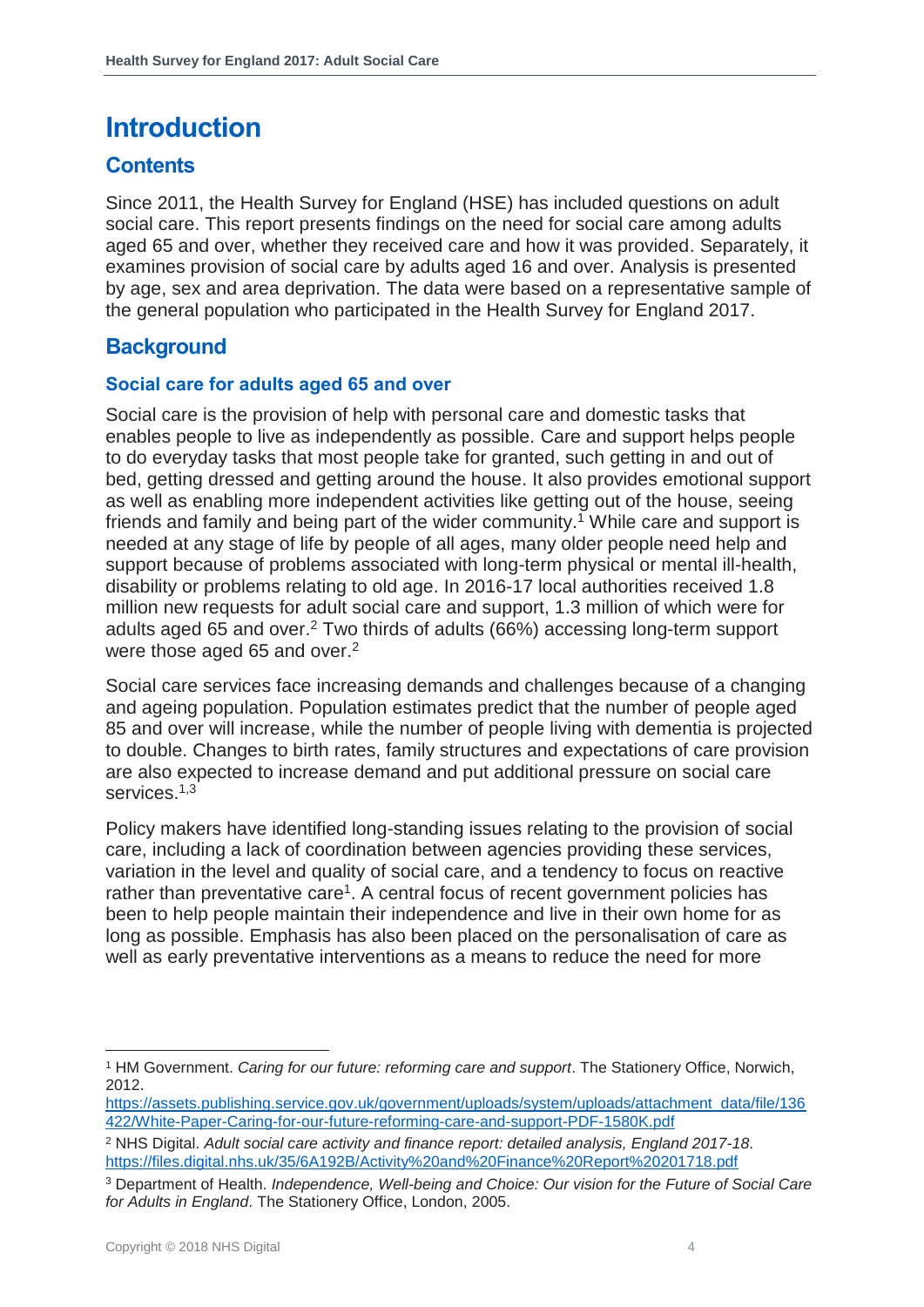intensive support or crisis intervention at a later stage. 4,5,6 The Care Act 2014 implemented several national strategies to improve social care and support in the UK. The independence and wellbeing of those in receipt of social care continue to be promoted, as well as early intervention and prevention. <sup>7</sup> The legislation introduced standards and duties for local authorities, including national eligibility criteria for care, and changes to the way that local authorities complete assessments for those in need of support.<sup>8</sup>

#### <span id="page-4-0"></span>**Provision of unpaid care**

Care and support can take the form of formal care arranged by the local authority or privately paid-for care, or unpaid care provided by family, friends or another voluntary source. The number of unpaid carers in England and Wales continues to increase; in, 2011, just over 1 in 10 people provided unpaid care to a family member or friend.<sup>9</sup> The policy emphasis on maintaining independent living at home, as well as the ageing population and increasing pressure on social care services means that unpaid carers play an important role in social care, as well as wider society. 5

Recent policies have highlighted the crucial role of unpaid carers in the provision of social care and recognised the demands that such a role can place on the carer and their lives. *The National Carers Strategy*<sup>10</sup> and *Caring for our Future: reforming care and support*<sup>4</sup> highlighted the important contribution that carers make and that recognising, valuing and supporting carers should be a central part of government policy. The Care Act 2014<sup>7</sup> introduced new rights for carers, including the right to an assessment of, and support for, their needs. The *Carers Action Plan 2018-2020*<sup>11</sup> builds on the Care Act 2014 and details action points and priority areas for the next two years to support carers in England.<sup>12</sup>

l <sup>4</sup> HM Government. *Caring for our future: reforming care and support*. The Stationery Office, Norwich, 2012.

[https://assets.publishing.service.gov.uk/government/uploads/system/uploads/attachment\\_data/file/136](https://assets.publishing.service.gov.uk/government/uploads/system/uploads/attachment_data/file/136422/White-Paper-Caring-for-our-future-reforming-care-and-support-PDF-1580K.pdf) [422/White-Paper-Caring-for-our-future-reforming-care-and-support-PDF-1580K.pdf](https://assets.publishing.service.gov.uk/government/uploads/system/uploads/attachment_data/file/136422/White-Paper-Caring-for-our-future-reforming-care-and-support-PDF-1580K.pdf)

<sup>5</sup> Department for Communities and Local Government. *Lifetime Homes, Lifetime Neighbourhoods. A National Strategy for Housing in an Ageing Society*. DCLG, London, 2008.

<sup>6</sup> HM Government*. The Coalition: Our Programme for Government*. Cabinet Office, London, 2010.

<sup>7</sup> Department of Health. *Guidance: Care and support: what's changing?* DH, London, 2014

<sup>8</sup> The Care Act, 2014.<http://www.legislation.gov.uk/ukpga/2014/23/contents/enacted>  $\overline{Q}$ 

[https://www.ons.gov.uk/peoplepopulationandcommunity/healthandsocialcare/healthcaresystem/articles](https://www.ons.gov.uk/peoplepopulationandcommunity/healthandsocialcare/healthcaresystem/articles/2011censusanalysisunpaidcareinenglandandwales2011andcomparisonwith2001/2013-02-15#provision-of-unpaid-care-across-english-regions-and-wales) [/2011censusanalysisunpaidcareinenglandandwales2011andcomparisonwith2001/2013-02-](https://www.ons.gov.uk/peoplepopulationandcommunity/healthandsocialcare/healthcaresystem/articles/2011censusanalysisunpaidcareinenglandandwales2011andcomparisonwith2001/2013-02-15#provision-of-unpaid-care-across-english-regions-and-wales) [15#provision-of-unpaid-care-across-english-regions-and-wales](https://www.ons.gov.uk/peoplepopulationandcommunity/healthandsocialcare/healthcaresystem/articles/2011censusanalysisunpaidcareinenglandandwales2011andcomparisonwith2001/2013-02-15#provision-of-unpaid-care-across-english-regions-and-wales)

<sup>10</sup> DHSC. *Carers at the heart of 21st-century families and communities.* The Stationary Office, 2008*.*  [https://assets.publishing.service.gov.uk/government/uploads/system/uploads/attachment\\_data/file/136](https://assets.publishing.service.gov.uk/government/uploads/system/uploads/attachment_data/file/136492/carers_at_the_heart_of_21_century_families.pdf) [492/carers\\_at\\_the\\_heart\\_of\\_21\\_century\\_families.pdf](https://assets.publishing.service.gov.uk/government/uploads/system/uploads/attachment_data/file/136492/carers_at_the_heart_of_21_century_families.pdf) 

<sup>11</sup> DHSC. *Carers Action Plan 2018-2010 Supporting carers today*. 2018.

[https://assets.publishing.service.gov.uk/government/uploads/system/uploads/attachment\\_data/file/713](https://assets.publishing.service.gov.uk/government/uploads/system/uploads/attachment_data/file/713781/carers-action-plan-2018-2020.pdf) [781/carers-action-plan-2018-2020.pdf](https://assets.publishing.service.gov.uk/government/uploads/system/uploads/attachment_data/file/713781/carers-action-plan-2018-2020.pdf)

<sup>&</sup>lt;sup>12</sup> Proposals for the future of adult social care are to be published in a forthcoming Green Paper. At the time of writing, November 2018, the publication date had not been announced.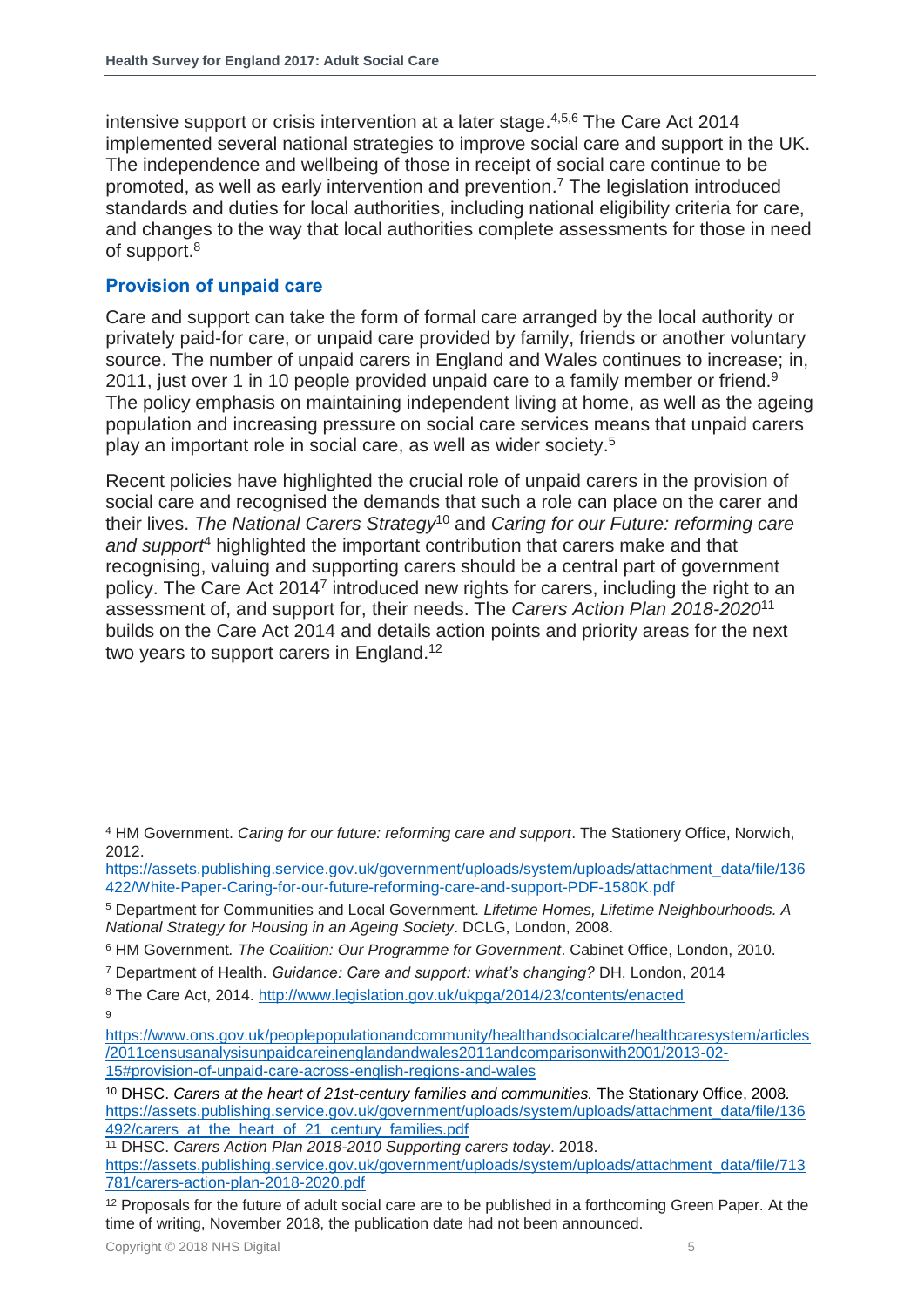### <span id="page-5-0"></span>**Methods and definitions**

#### <span id="page-5-1"></span>**Methods**

The current modules of social care questions were developed in 2009 and 2010 and first used in the HSE 2011. The aim is twofold: to deliver robust data on the need for, receipt and provision of social care services for adults aged 65 and over; and to explore the characteristics of people providing unpaid care, and on people to whom they provide care and support. More detailed information about the module can be found in the 2011 report.<sup>13</sup>

The first of the modules focuses on the population aged 65 and over in private households, who constitute by far the largest group receiving care in the community.<sup>14</sup> It does not cover those living in care institutions. Longer and shorter versions are asked in alternate years; in 2017, the shorter version was used.<sup>15</sup> As with HSE 2016, the questionnaire included the revised questions on social care provision and payment that reflect changes in the Care Act 2014.

Questions about provision of care are included in alternate years. In 2017, the questions were largely unchanged since 2015 the last time they were included in the survey. All participants aged 16 and over were asked about the help and support that they provided to others, including the characteristics of people to whom help and support was provided, the amount and type of care provided, and the impact of providing care on the carers' own health and employment.

The full questionnaires can be found within the survey documentation.<sup>16</sup>

### <span id="page-5-2"></span>**Definitions**

l

#### <span id="page-5-3"></span>**Measuring need for and receipt of social care: ADLs and IADLs**

The need for and receipt of social care is measured using a number of Activities of Daily Living (ADLs) and Instrumental Activities of Daily Living (IADLs). ADLs are activities relating to personal care and mobility about the home that are basic to daily living. IADLs are activities which, while not fundamental to functioning, are important aspects of living independently. The ADLs and IADLs used in the HSE and shown in Table A were carefully selected to represent a full range of key activities.<sup>17</sup>

<sup>13</sup> Craig R, Mindell J (eds). *Health Survey for England 2011: Volume 1 Health, Social Care and Lifestyles*. Health and Social Care Information Centre, Leeds, 2012. <http://digital.nhs.uk/catalogue/PUB09300>

<sup>&</sup>lt;sup>14</sup> While social care may be needed by and provided for people of any age, the sample size for the HSE (and most general population surveys) does not deliver sufficient numbers of social care recipients in children and adults aged under 65 for robust analyses of the patterns of need and receipt of care among different groups.

<sup>&</sup>lt;sup>15</sup> The longer version includes more detailed questions on receipt of unpaid and paid care, along with questions on care services used, and on the experience of bladder and bowel problems.

<sup>16</sup> Available via the report website<https://digital.nhs.uk/pubs/hse2017>

<sup>&</sup>lt;sup>17</sup> The ADLs and IADLs included in the social care module allow an approximation of the Barthel Index, a measure of ability to live independently at home for older people. For further details see Craig R, Mindell J (eds). *Health Survey for England 2011*; full reference above.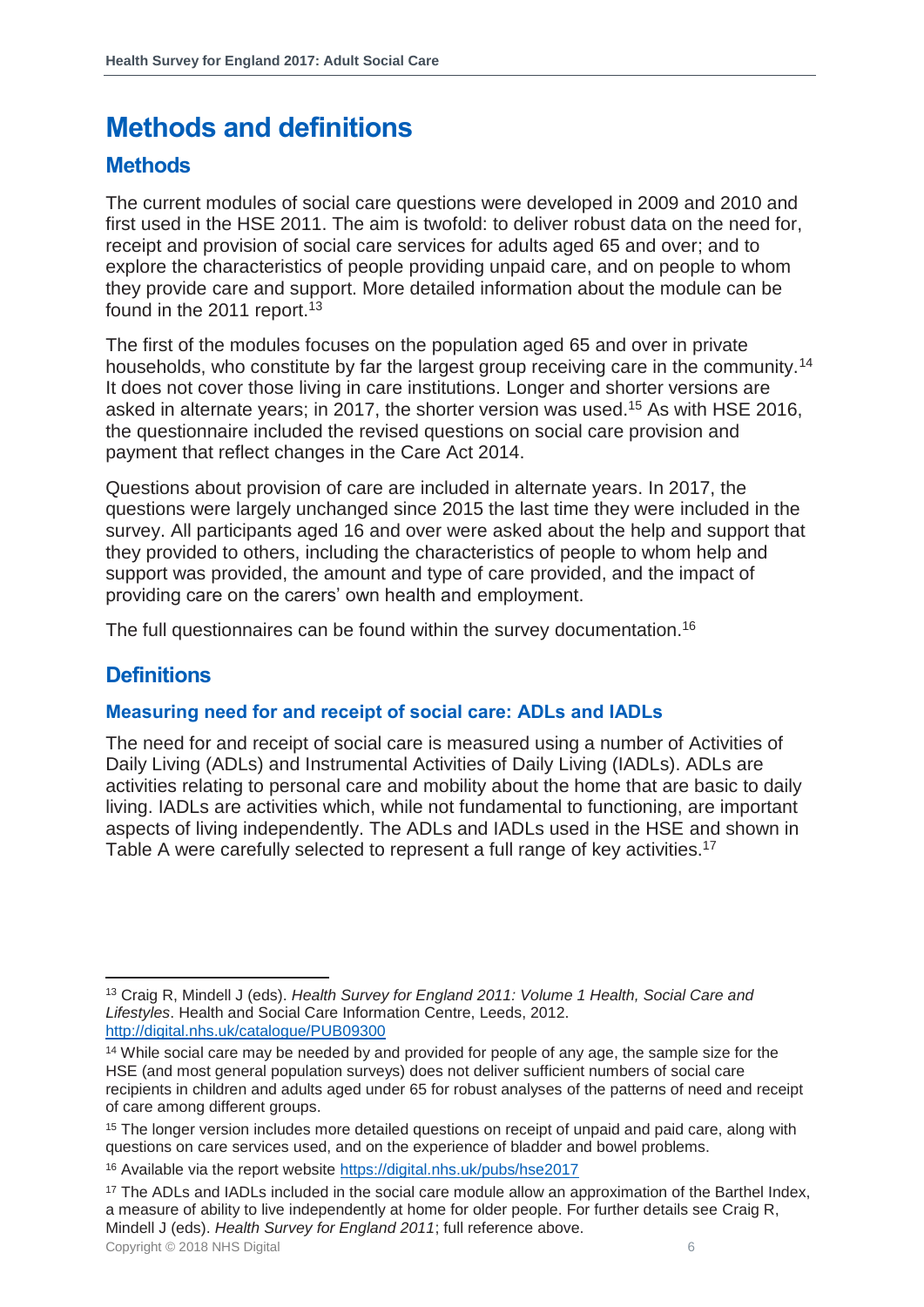| <b>ADLs</b>                       | <b>IADLs</b>                       |
|-----------------------------------|------------------------------------|
| Having a bath or shower           | Doing routine housework or laundry |
| Using the toilet                  | Shopping for food                  |
| Getting up and down stairs        | Getting out of the house           |
| Getting around indoors            | Doing paperwork or paying bills    |
| Dressing or undressing            |                                    |
| Getting in and out of bed         |                                    |
| Washing face and hands            |                                    |
| Eating, including cutting up food |                                    |
| Taking medicine                   |                                    |

#### **Table A: Summary of Activities of Daily Living (ADLs) and Instrumental Activities of Daily Living (IADLs)**

#### <span id="page-6-0"></span>**ADLs and IADLs and the Care Act 2014 eligibility criteria**

The Care Act 2014 outlines the eligibility criteria for accessing adult care and support under The Care and Support (Eligibility Criteria) Regulations 2014.<sup>18</sup> Under these guidelines, a person is eligible for care if they cannot achieve two or more specified outcomes in their day-to-day life, and as a result experience significant impact on their well-being. This criterion differs to the HSE definition of need which defines adults aged 65 and over to be in need of care and support if they said there was at least one ADL or IADL that they could manage on their own with difficulty, could only do with help, or could not do at all.

Although the national eligibility criteria threshold appears to be higher, there are differences between the outcomes it uses and the ADLs and IADLs measured in the HSE. In some ways the outcomes in the eligibility criteria are broader and they do not distinguish between types of activity as the HSE does for ADLs and IADLs. An instrumental activity such as getting around in the community safely and being able to use facilities such as public transport, is one outcome alongside others focused on more personal activities, such as being able to dress and being appropriately dressed. Table B compares the national eligibility criteria with the ADLs and IADLs where there is an obvious correspondence.

<sup>&</sup>lt;sup>18</sup> The Care and Support (Eligibility Criteria) Regulations 2014. <https://www.legislation.gov.uk/ukdsi/2014/9780111124185>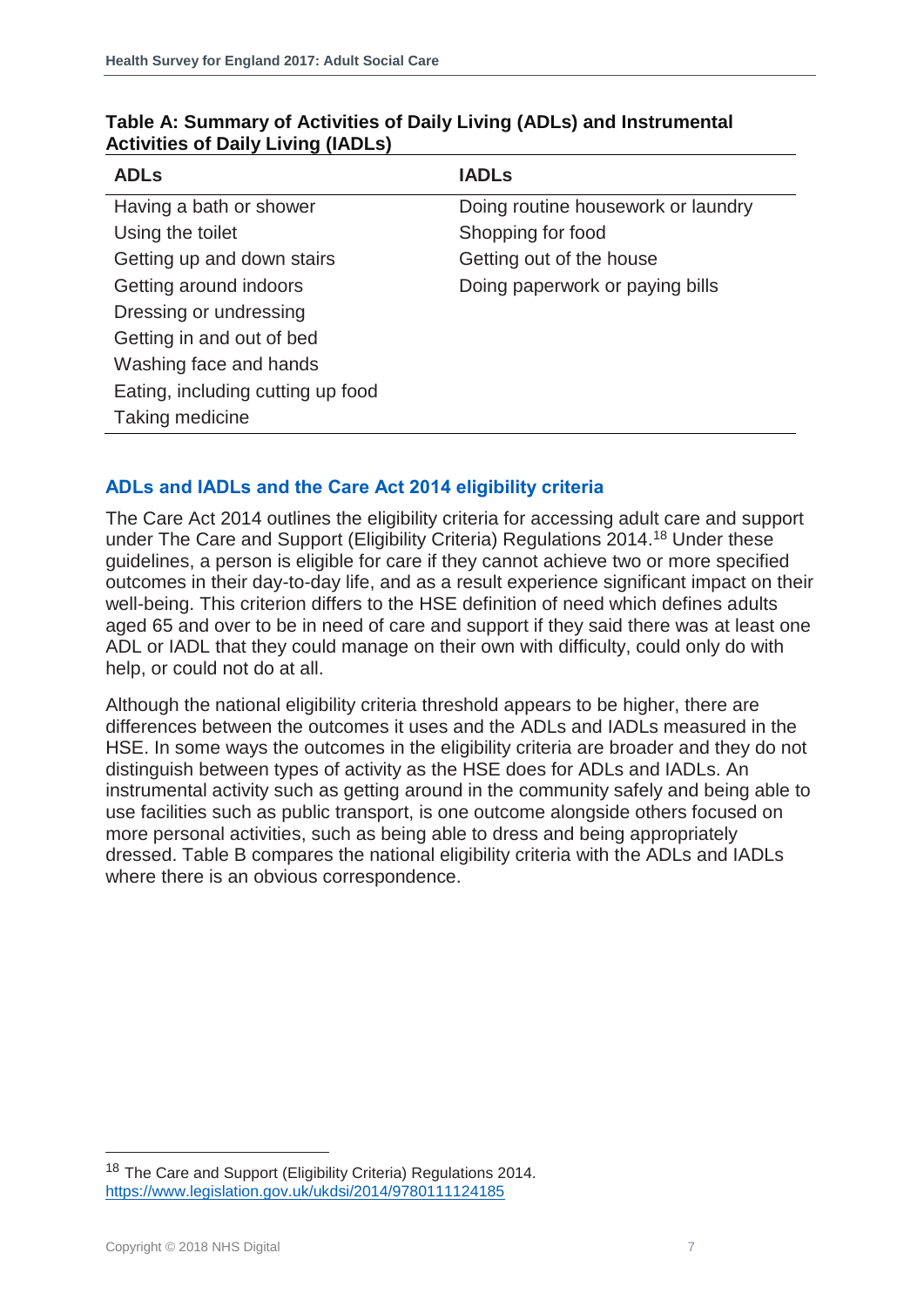| National eligibility criterion                                                                                                                         | ADL                                                                                    | IADL                                   |
|--------------------------------------------------------------------------------------------------------------------------------------------------------|----------------------------------------------------------------------------------------|----------------------------------------|
| Managing and maintaining<br>nutrition.                                                                                                                 | Eating, including cutting<br>up food.                                                  | Shopping for food.                     |
| Maintaining personal hygiene.                                                                                                                          | Having a bath or shower.<br>Washing face and hands.                                    |                                        |
| Managing toilet needs.                                                                                                                                 | Using the toilet.                                                                      |                                        |
| Being appropriately clothed.                                                                                                                           | Dressing and undressing.                                                               |                                        |
| Being able to make use of [their]<br>home safely.                                                                                                      | Getting up and down<br>stairs. Getting around<br>indoors. Getting in or out<br>of bed. |                                        |
| Maintaining a habitable home<br>environment.                                                                                                           |                                                                                        | Doing routine housework<br>or laundry. |
| Making use of necessary facilities<br>or services in the local<br>community, including public<br>transport and recreational<br>facilities or services. |                                                                                        | Getting out of the house.              |

#### **Table B: Comparison between national eligibility criteria, ADLs and IADLs National eligibility criterion ADL IADL**

There are no direct equivalents among the eligibility criteria for the ADL 'taking medicine' or the IADL 'doing paperwork and paying bills'. Similarly, several of the national eligibility criteria – developing and maintaining family or other personal relationships; accessing and engaging in work, training, education or volunteering; and carrying out childcare responsibilities – have no equivalent ADLs or IADLs. Some of the ADLs and IADLs affect more than one criterion, for example being able to get in or out of bed, get up and down stairs and get around indoors all have an impact on most of those eligibility criteria concerned with daily home life, for example maintaining personal hygiene and managing toilet needs.

Although the two measures are not directly comparable, both sets of criteria identify adults with multiple needs for care and support, and there is likely to be some overlap between those needing help with two or more ADLs or IADLs and those qualifying under the national eligibility criteria.

#### <span id="page-7-0"></span>**Provision of unpaid care**

All adults aged 16 and over were asked whether they had personally provided help or support to anyone in the last month because they had long-term physical or mental illhealth problems, a disability or problems relating to old age. Help provided in a professional capacity or as part of a job was excluded, but not help provided to family or friends for which some payment was received.<sup>19</sup>

<sup>&</sup>lt;sup>19</sup> The term 'unpaid' carer has been used in this report to distinguish those providing care but not in a professional capacity. This is to avoid any implication that these carers provide more or less important care than those who provide care as part of their employment or on behalf of a voluntary agency. When asked about payment for the care they gave, apart from those in receipt of Carer's Allowance, a very small number of 'unpaid' carers reported receiving any kind of payment (n=18).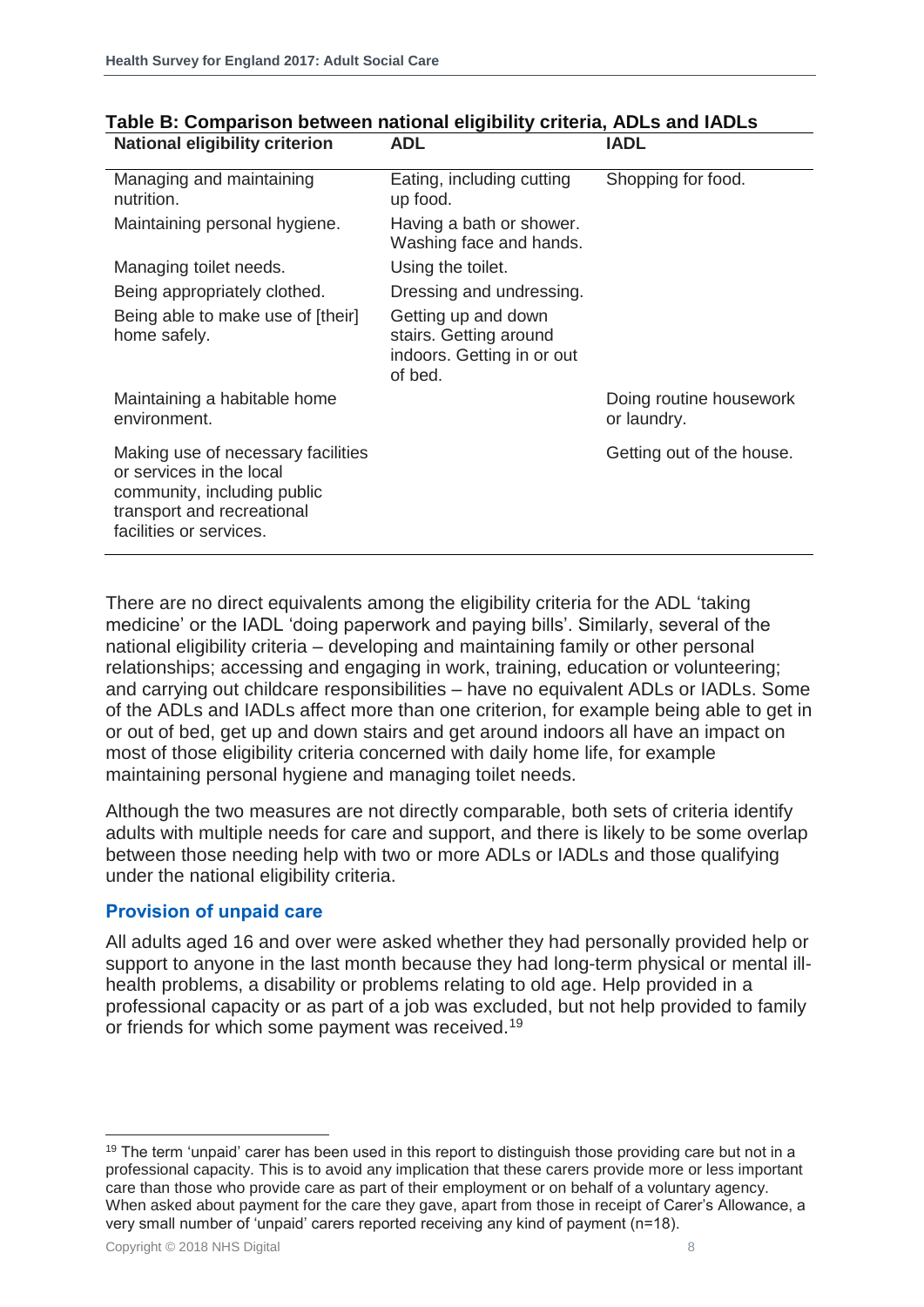#### <span id="page-8-0"></span>**Age-standardisation**

Age-standardised data are presented in this report for some analyses shown in the text, tables and charts. Age-standardisation allows comparisons between groups, after adjusting for the effects of any differences in age distributions between those groups.

#### <span id="page-8-1"></span>**About the survey estimates**

The Health Survey for England, in common with other surveys, collects information from a sample of the population. The sample is designed to represent the whole population as accurately as possible within practical constraints, such as time and cost. Consequently, statistics based on the survey are estimates, rather than precise figures, and are subject to a margin of error, also known as a 95% confidence interval. For example, the survey estimate might be 24% with a 95% confidence interval of 22% to 26%. A different sample might have given a different estimate, but we expect that the true value of the statistic in the population would be within the range given by the 95% confidence interval in 95 cases out of 100.

Where differences are commented on in this report, these reflect the same degree of certainty that these differences are real, and not just within the margins of sampling error. These differences can be described as statistically significant.<sup>20</sup>

Confidence intervals are quoted for key statistics within this report and are also shown in more detail in the Excel tables accompanying the Methods report. Confidence intervals are affected by the size of the sample on which the estimate is based. Generally, the larger the sample, the smaller the confidence interval, and hence the more precise the estimate.

<sup>&</sup>lt;sup>20</sup> Statistical significance does not imply substantive importance; differences that are statistically significant are not necessarily meaningful or relevant.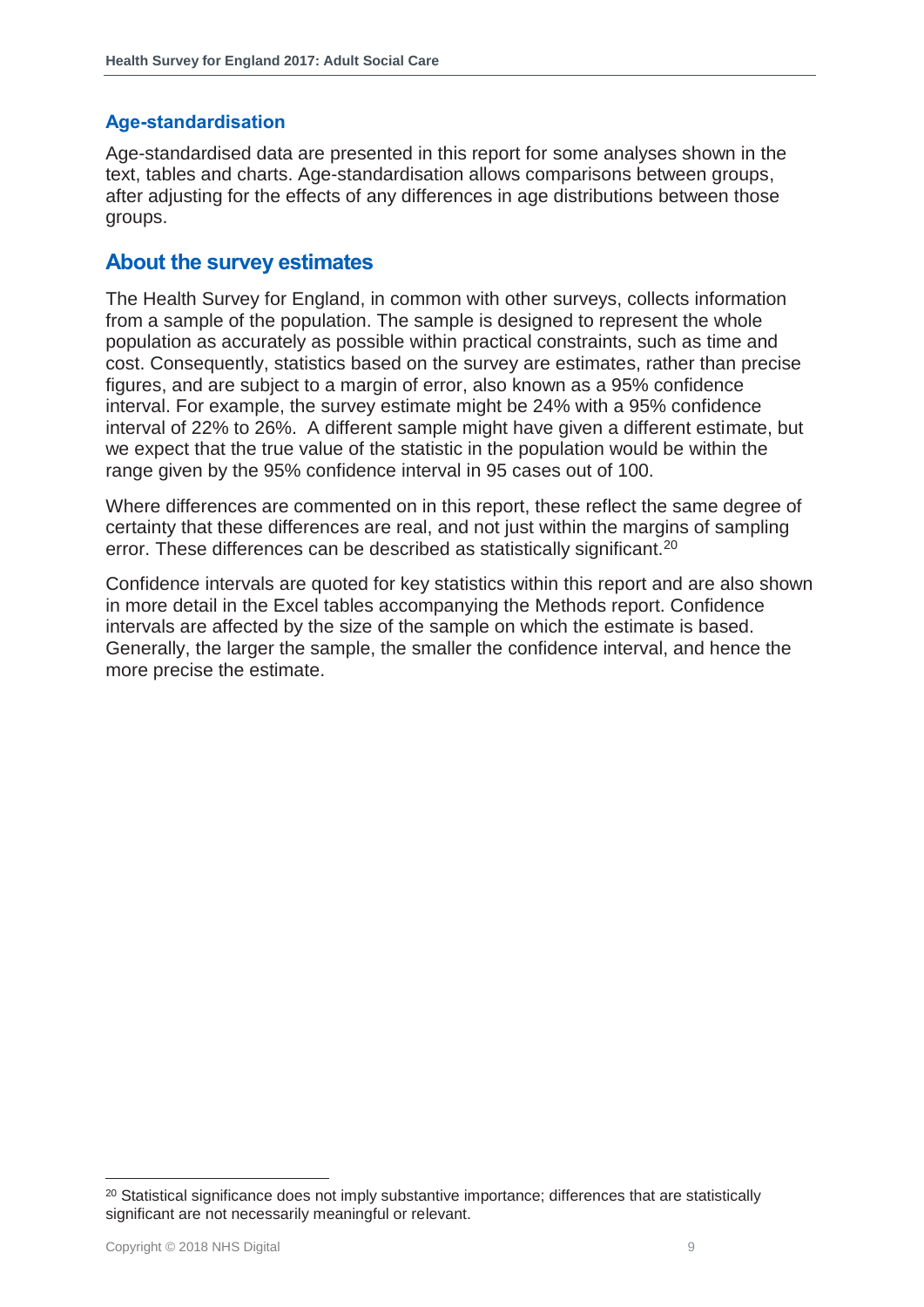### <span id="page-9-0"></span>**Care needs of adults aged 65 and over**

#### <span id="page-9-1"></span>**Ability to perform ADLs and IADLs in the last month, by age and sex**

Adults aged 65 and over were asked whether they had needed help in the last month with a list of Activities of Daily Living (ADLs) and Instrumental Activities of Daily Living (IADLs). For each ADL and IADL, adults aged 65 and over were asked whether they were able to carry out the activity on their own, manage on their own with difficulty, only do the activity with help, or could not do the activity at all.

Two thirds of these adults (68%) reported that they could perform all of the ADLs and IADLs on their own without help. 73% of men and 64% of women aged 65 and over needed no help with ADLs or IADLs in the last month.

Where help was needed, participants were most likely to say that they could do the activities with difficulty but manage on their own. A much smaller proportion of adults aged 65 and over said that they could do these activities only with help, or not do these activities at all. These three groups have been combined into one group to show adults aged 65 and over who had some level of difficulty in completing ADLs or IADLS, and consequently had some need for help.

Adults aged 65 and over who needed some help with ADLs were most likely to need help with getting up and down the stairs (18% of men and 24% of women), having a bath or shower (13% of adults aged over 65) and dressing and undressing. IADLs that participants were most likely to need help with were shopping for food (18% of men and 26% of women) and doing routine housework or laundry (17% of men and 23% of women).

Figures 1 and 2, Table 1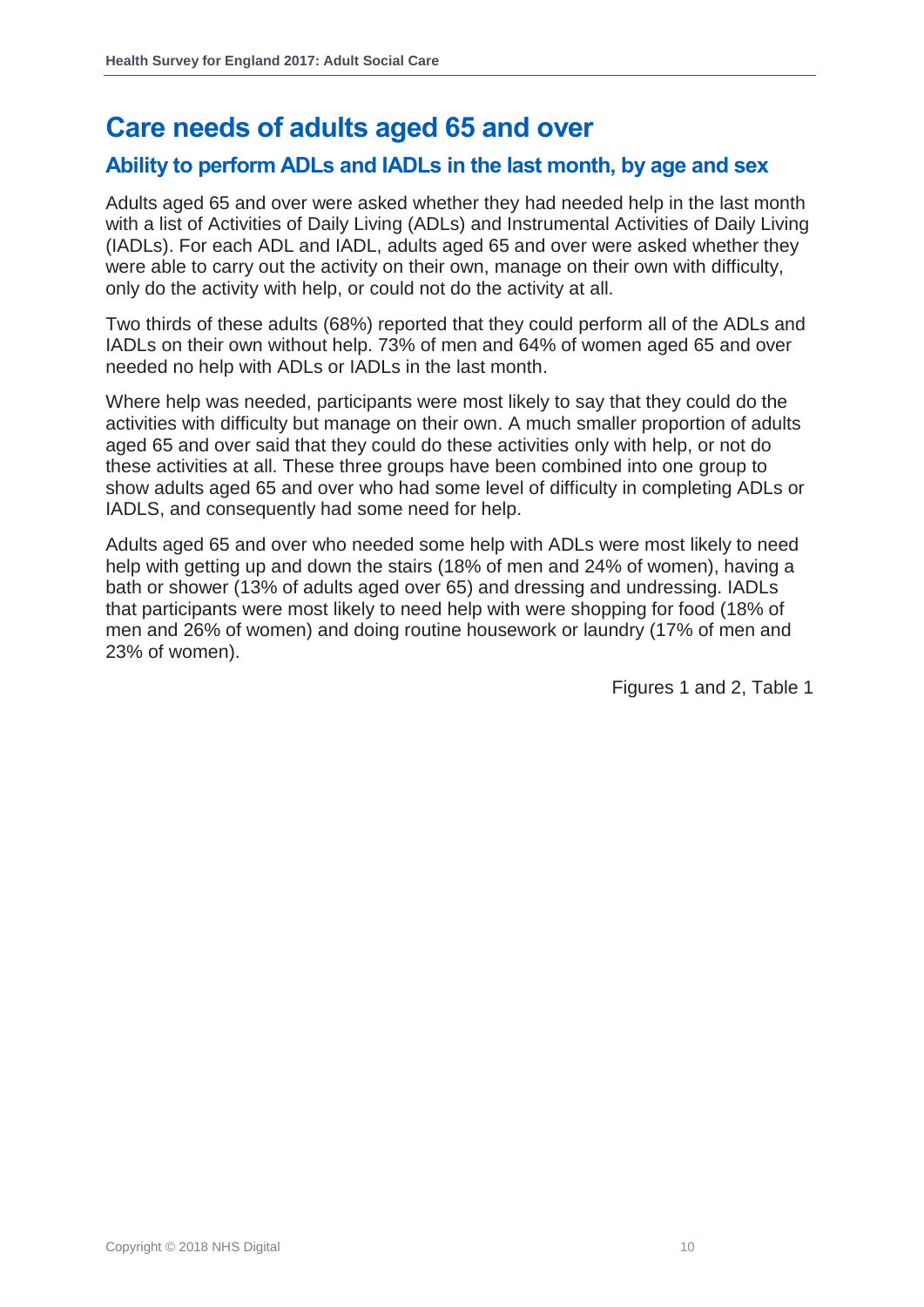#### **Figure 1: Ability to perform ADLs in the last month**

Base: Aged 65 and over



#### **Figure 2: Ability to perform IADLs in the last month**

Base: Aged 65 and over

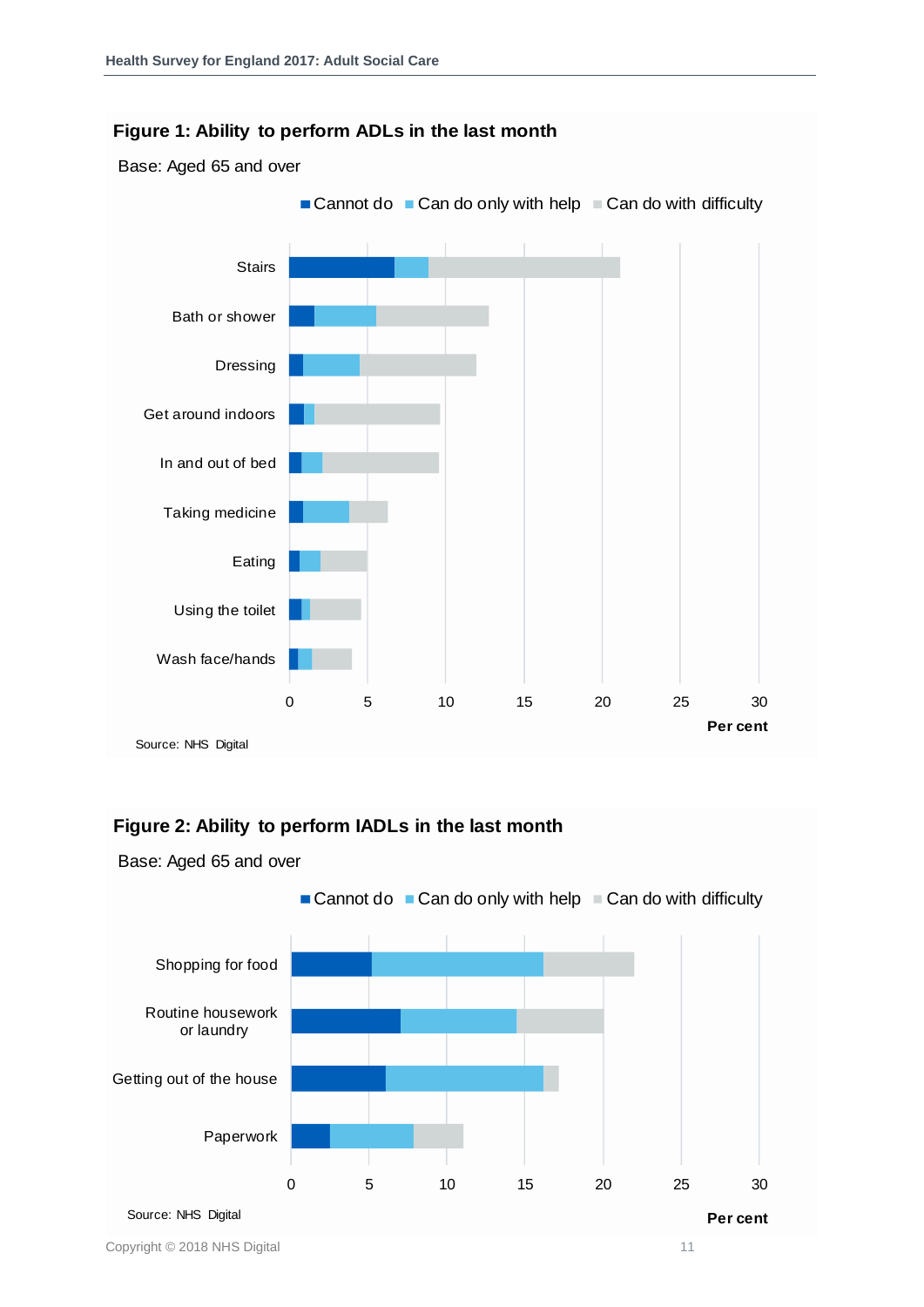Among adults aged 65 and over, 26% needed help with at least one ADL and 26% needed help with at least one IADL. A higher proportion of women than men needed help with ADLs (28% of women and 23% of men) and IADLs (30% and 22% respectively).

Table 3

The need for help with ADLs and IADLs increased with age. Among adults aged 65 to 69, 15% needed help with at least one ADL, increasing to 43% of adults aged 80 and over. The need for help increased more steeply among older women, ranging from 30% of those aged 75 to 79 to 49% of those aged 80 and over. Need for help with at least one IADL increased with age among both men and women and followed a pattern similar to ADLs.

Figure 3, Table 3



**Figure 3: Needed help with ADLs and IADLs in last month, by** 

#### <span id="page-11-0"></span>**Need for help with multiple ADLs and IADLs**

Nearly one quarter of adults aged 65 and over needed help with two or more ADLs or IADLs (24%).

The proportion of adults needing help with two or more ADLs or IADLs increased with age. 14% of adults aged 65 to 69 needed help with two or more ADLs or IADLs, compared with 44% of adults aged 80 and over. This age-related pattern was evident for both men and women, although increase in need alongside age was more gradual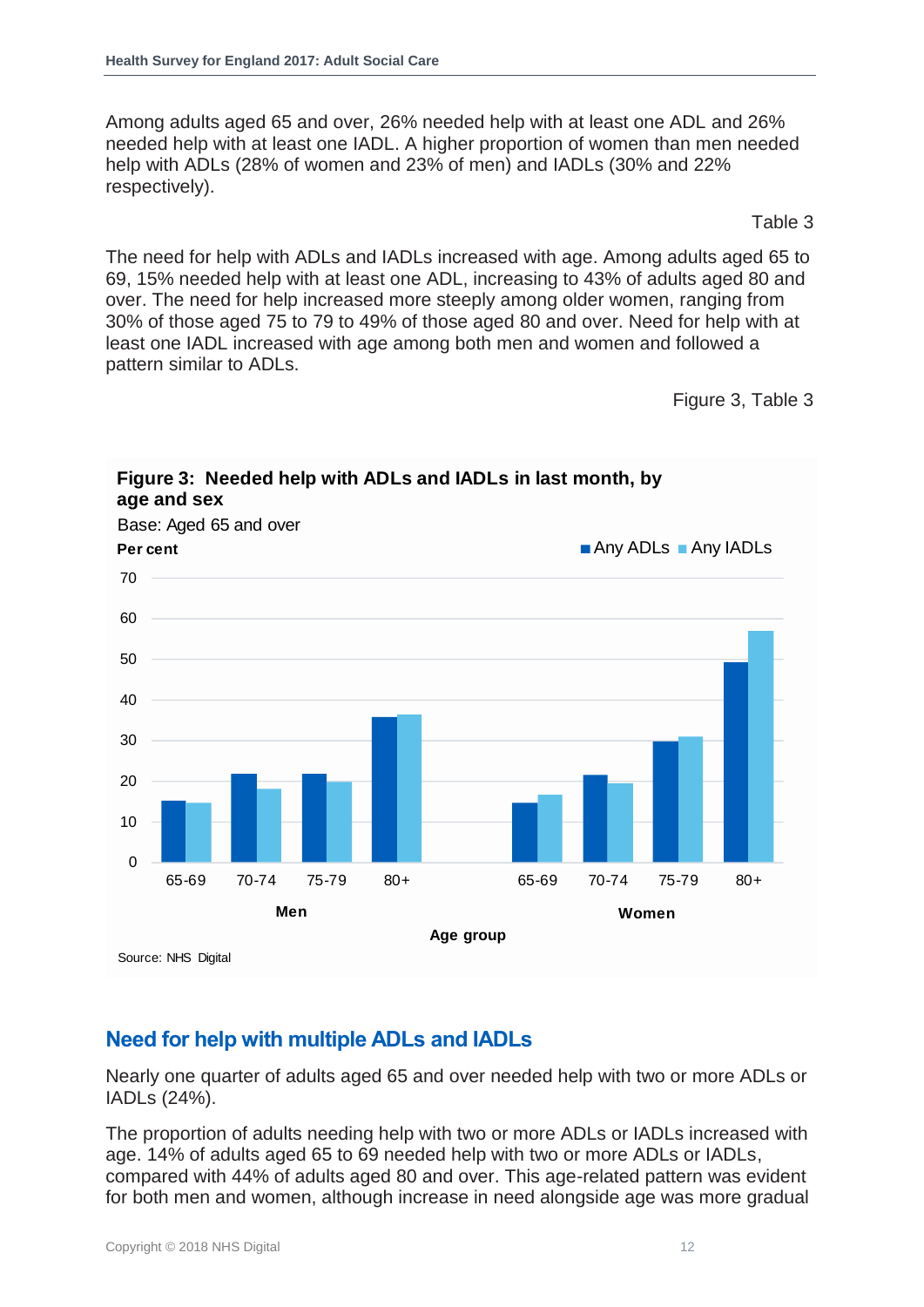among men. The proportion of women needing help with two or more ADLs or IADLs doubled between the ages of 75 to 79 and 80 and over (26% and 53% respectively).

Figure 4, Table 2



#### **Figure 4: Need for help with two or more ADLs or IADLs in last month, by age and sex**

<span id="page-12-0"></span>**Receipt of help, by age and sex**

Adults aged 65 and over who said they needed help with ADLs or IADLs, were asked whether they received help with these tasks. For the IADLs relating to shopping, housework and paperwork, participants were asked to exclude help which was provided simply because of the way household responsibilities were divided.

Similar proportions of men and women had received help with at least one ADL in the last month (10% and 11% respectively). Women were more likely to have received help with IADLs in the last month: 24% of women compared with 15% of men had received help with at least on IADL.

As with need, proportions receiving help with ADLs in the last month increased with age; 8% of adults aged between 65 and 69 received help with at least one ADL, compared with 18% of adults aged 80 and over. Receipt of help for at least one IADL followed a similar pattern. Among men this increase was more gradual. Receipt of help among women increased from 13% among women aged 70 to 74, to 49% among women aged 80 and over.

Figure 5, Table 3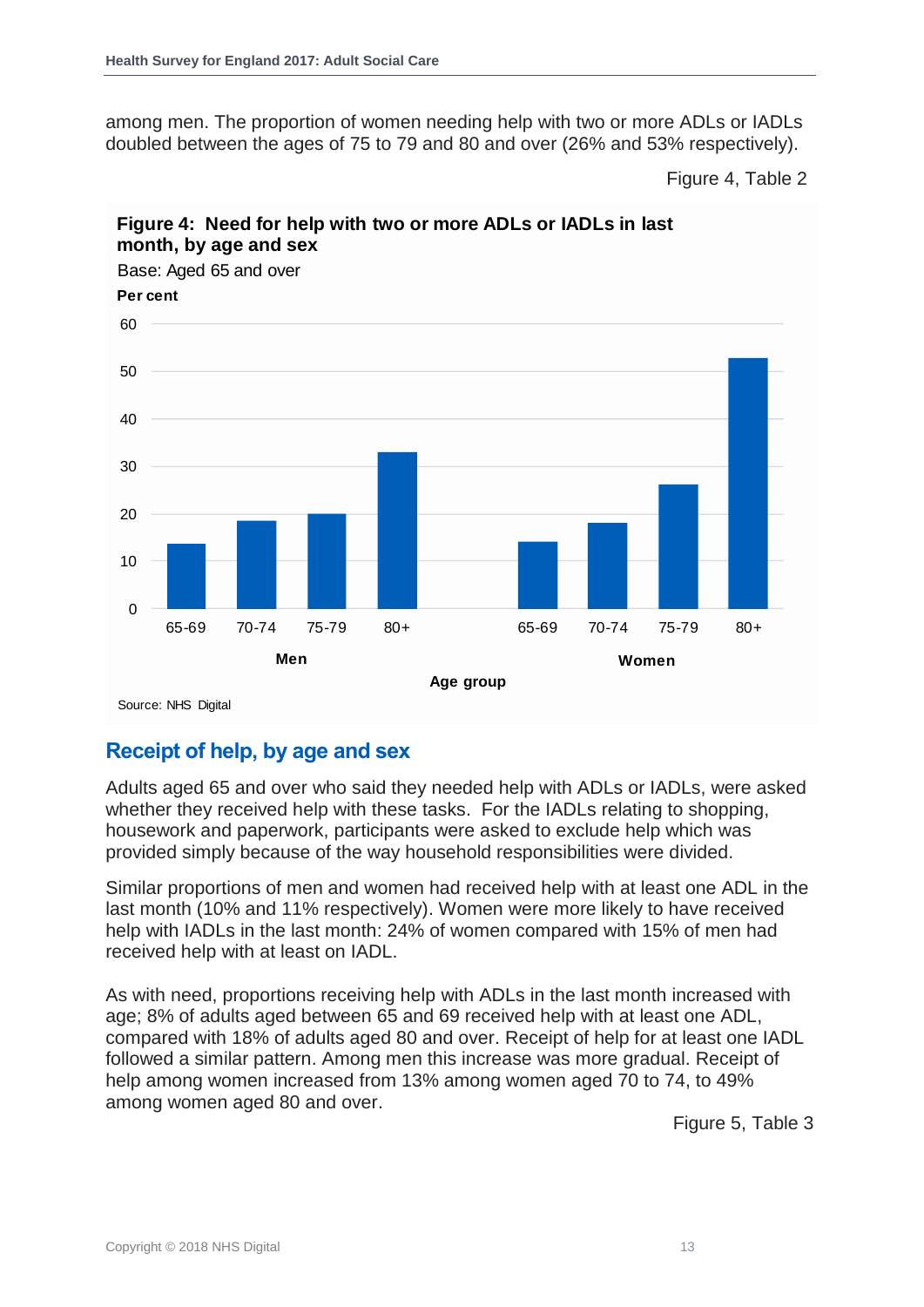

#### **Figure 5: Receipt of help with ADLs and IADLs in last month, by age and sex**

#### <span id="page-13-0"></span>**Unmet need, by age and sex**

Unmet need has been defined as being able to complete a particular ADL or IADL with difficulty, only with help, or not at all, but not receiving help with that activity in the last month. The assumption is that those who have at least some difficulty with an activity may need help.<sup>21</sup>

Among adults aged 65 and over, 20% of men and 25% of women had some unmet need with at least one ADL. Similar proportions of men and women had some unmet need with at least one IADL (12% of men and 15% of women).

Unmet need for care increased with age for both ADLs and IADLs. 13% of adults aged 65 to 69 had some unmet need for at least one ADL, compared with 37% aged 80 and over. 7% of adults aged 65 to 69 had some unmet need for at least one IADL, compared with 23% of adults aged 80 and over.

Figure 6, Table 3

<sup>&</sup>lt;sup>21</sup> There was a change to the routing of these questions from 2013 onwards; see note 4 to Table 4. This change has had a negligible impact on results.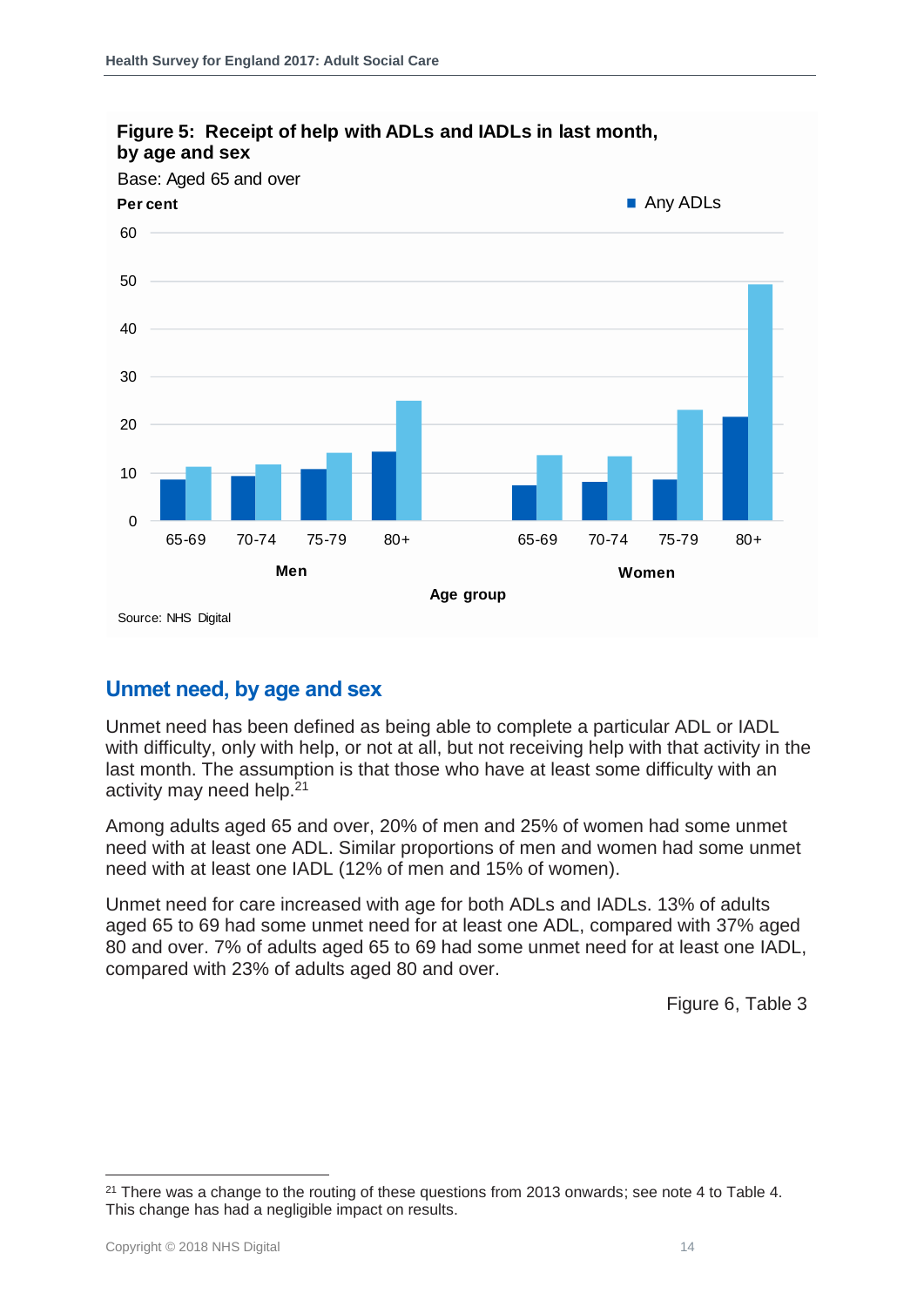

#### **Figure 6: Unmet need for ADLs and IADLs in last month, by age and sex**

#### <span id="page-14-0"></span>**Trends in need and receipt of help and unmet needs**

The need for help with ADLs and IADLs has declined since 2011, when 32% of adults aged 65 and over needed help with ADLs and 33% needed help with IADLs.

Table 3

#### <span id="page-14-1"></span>**Unpaid and paid help in the last month, by age of care recipient**

Participants who had received help in the last month with ADLs or IADLs were asked who had provided help. Paid carers included home care workers, home helps or personal assistants; members of reablement or intermediate care teams; occupational therapists; physiotherapists; voluntary helpers; wardens or managers of sheltered housing; cleaners; and council handymen. Unpaid carers were defined as family members, friends or neighbours.

The majority of participants aged 65 and over reported receiving help from unpaid helpers only (68%). 21% said that they had received help from both unpaid helpers and paid helpers, and 10% said that they had received help from paid helpers only.

Receipt of care from paid helpers increased with age. 7% of adults aged 65 to 74 received care from paid helpers only, increasing to 12% of adults aged 75 and over. The same pattern was apparent for individuals who received care from both kinds of helpers; 12% of adults aged 65 to 74, increasing to 26% of adults aged 75 and over. The proportions receiving care only from unpaid helpers decreased with age from 79% aged 65 to 74 to 61% of those aged 75 and over. In both age groups, less than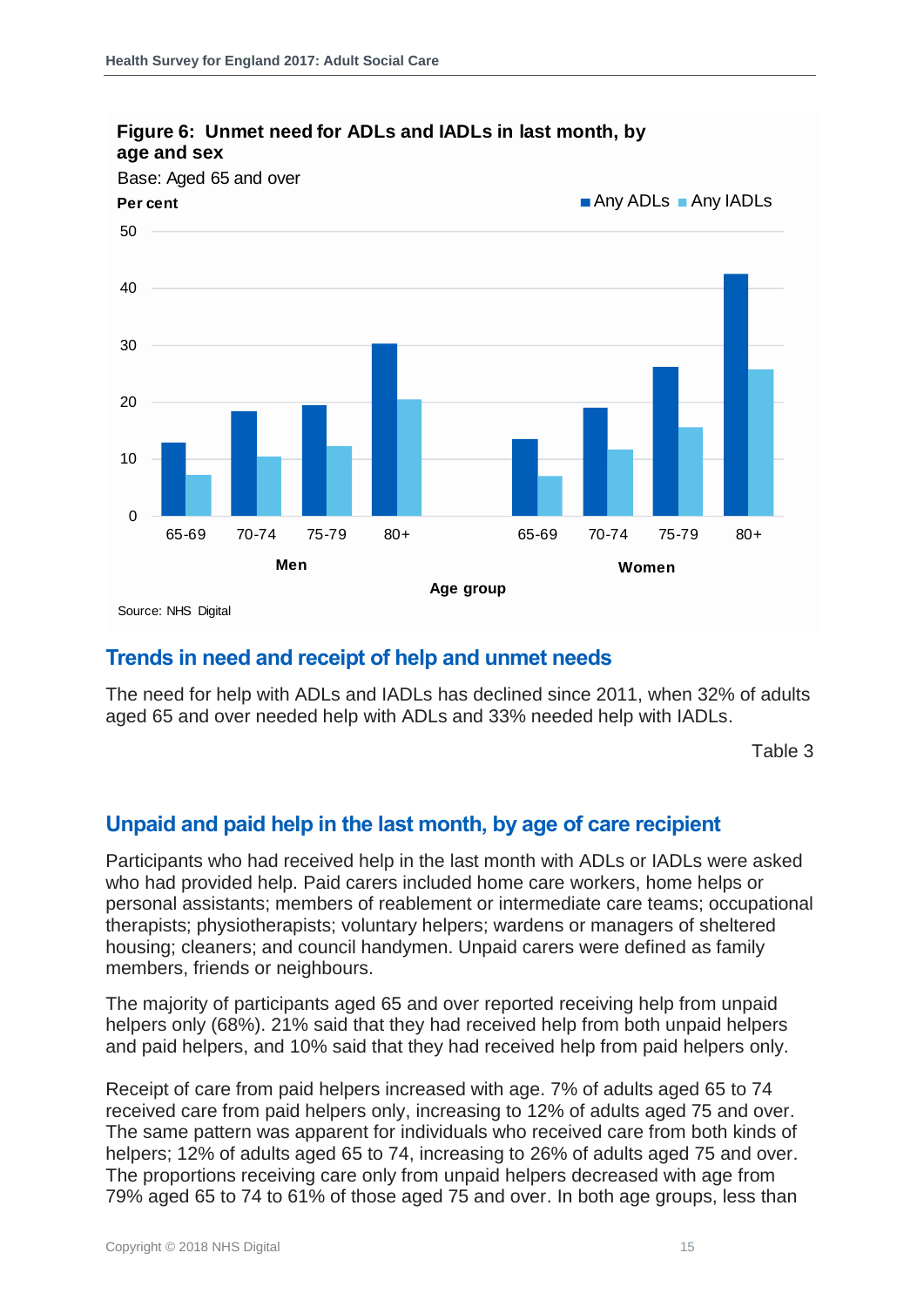half of adults who described themselves as receiving care were getting some or all of it from paid helpers.

Figure 7, Table 4



#### **Figure 7: Summary of who provided help with ADLs and IADLs in the last month, by age**

#### <span id="page-15-0"></span>**Payment for care, by age of care recipient**

Adults aged 65 and over who had received care for at least one ADL or IADL in the last month were asked whether they had received a personal budget, any care paid for by the local authority, or privately paid-for care.

As described in the previous section, only a minority accessed paid-for care. 16% had received privately paid-for care and 5% had received a personal budget from their local authority.

The proportion of adults who had received privately paid-for care increased with age. 6% of adults aged 65 to 74 reported paying privately for care, compared with 23% of adults aged 75 and over.

Table 5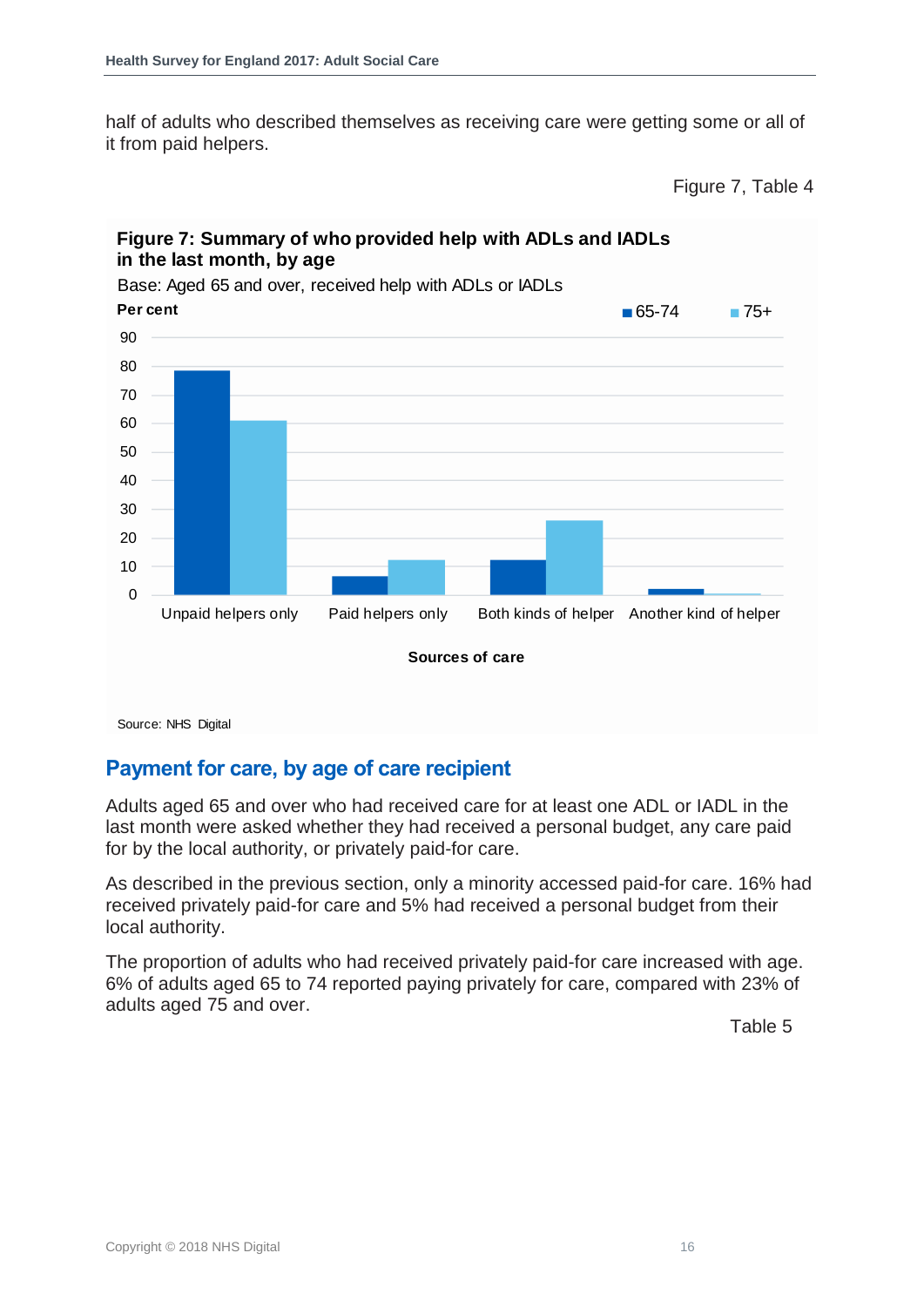### <span id="page-16-0"></span>**Provision of care**

#### <span id="page-16-1"></span>**Provision of unpaid care, by age and sex**

Adults aged 16 and over were asked whether they had provided unpaid care or support to anyone in the last month because they had long-term physical or mental illhealth problems, a disability or problems relating to old age. Help provided in a professional capacity or as part of a job was excluded, but not help provided to family or friends for which some payment was received.

16% of adults reported providing unpaid help or support to at least one person, with women more likely than men to have done so (18% and 14% respectively). The majority of adults aged 16 and over had not provided unpaid care to anyone (86% of men and 82% of women).

Provision of unpaid care varied by age, more so among women than men. The proportions of men and women providing care to at least one person increased with age and were highest among 55 to 64 year olds, and then declined among the oldest age groups.

**Figure 8: Provision of unpaid care in the last month, by age** 

Figure 8, Table 6



Base: Aged 16 and over

**and sex**

12% of men and 14% of women reported caring for one person, whilst 2% of men and 4% of women reported caring for two or more people. Provision of care varied with age. Among both men and women, those aged 45 to 64 were most likely to report that they provided unpaid care to two or more people.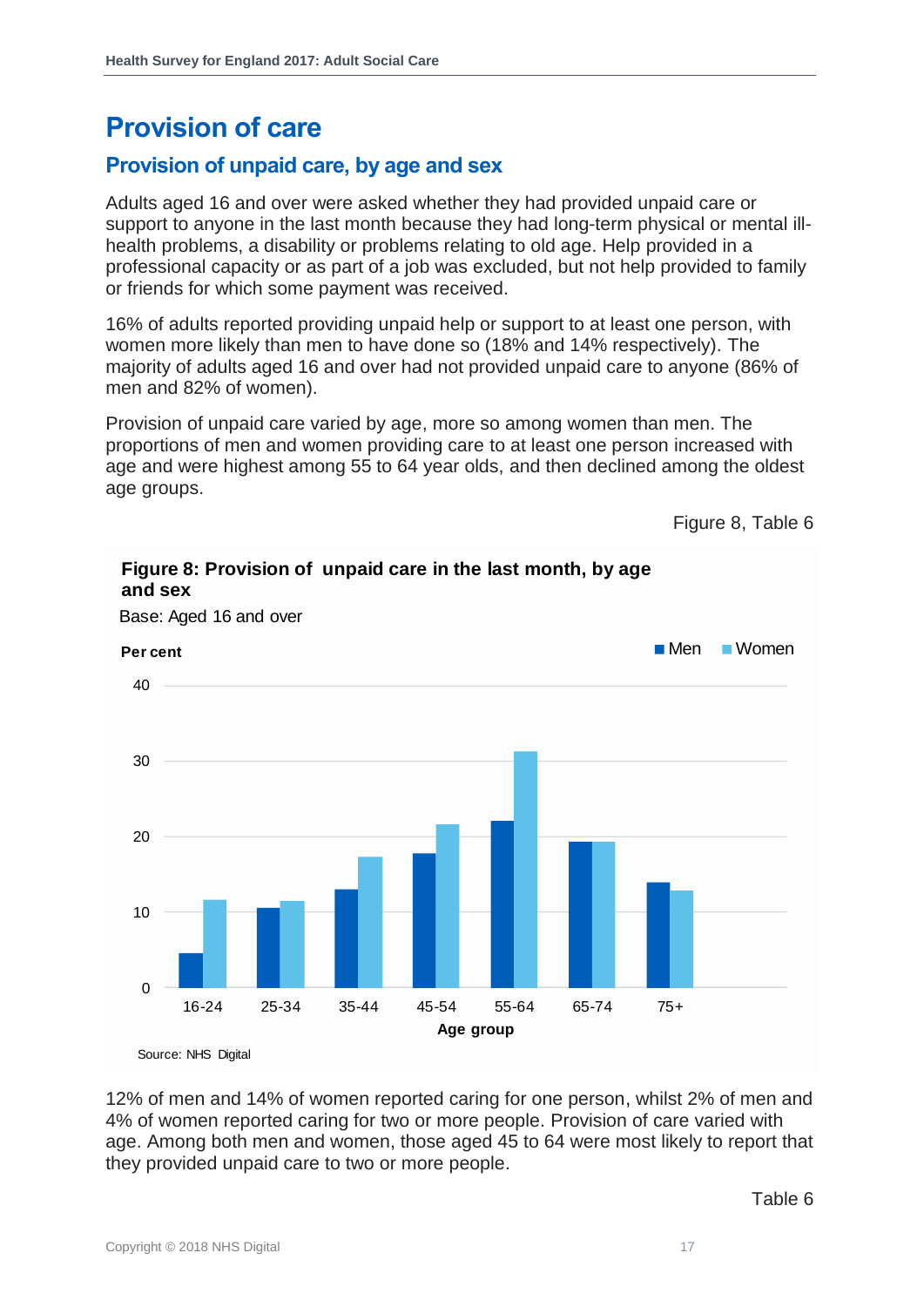#### <span id="page-17-0"></span>**Provision of unpaid care, by Index of Multiple Deprivation (IMD) and sex**

The Index of Multiple Deprivation (IMD) is a measure of area deprivation, based on 37 indicators, across seven domains of deprivation.<sup>22</sup> IMD is a measure of the overall deprivation experienced by people living in a neighbourhood, although not everyone who lives in a deprived neighbourhood will be deprived themselves. To enable comparisons, areas are classified into quintiles (fifths).<sup>23</sup>

After age-standardisation, there were no statistically significant differences in the proportions of adults providing care according to neighbourhood deprivation.

Table 7

#### <span id="page-17-1"></span>**Support received by unpaid carers, by age and sex**

Adults providing unpaid care in the last month were asked whether they were receiving different types of support for the care they were providing.<sup>24</sup> The majority of adults said that they had received no support for the care that they provided (56%).<sup>25</sup>

The proportions of unpaid carers who reported receiving no support varied by age, with 54% of men and 52% of women aged 16 to 44 receiving no support, compared with 68% of men and 63% of women aged 65 and over.

The most frequent source of support came from other family members (35%), with less than 10% of carers receiving support from each of the other sources asked about. Adults aged under 45 were most likely to report receiving support from other family members; 40% of adults aged 16 to 44 had received help from family members, compared with 36% of those aged 45 to 64 and 26% of those aged 65 and over.

Table 8

#### <span id="page-17-2"></span>**Impact on carers' health, by whether support received and sex**

Adults who had provided unpaid care in the last month were asked about what impact, if any, caring had had on their health.<sup>26</sup> About half of adults (51%) reported one or more of the listed impacts, and 49% of adult carers said that their caring role had no such effects on their health. Men were more likely than women to report that caring had not had any impact on their health (54% of men and 45% of women).

The most common impacts on carers' health were feeling tired (29% of men and 39% of women), general feelings of stress (24% of men and 37% of women) and disturbed

 $22$  The seven domains used to calculate IMD are: income deprivation; employment deprivation; health deprivation and disability; education; skills and training deprivation; crime; barriers to housing and services; and living environment deprivation.

<sup>&</sup>lt;sup>23</sup> For more information on the Index of Multiple Deprivation, see Health Survey for England 2017: Methods, available via the report website<https://digital.nhs.uk/pubs/hse2017> .

<sup>&</sup>lt;sup>24</sup> The types of support asked about were help from a GP or nurse; access to respite care; help from professional care staff; help from a carers' organisation or charity; help from other family members; advice from local authority or social services; or help from friends or neighbours.

<sup>&</sup>lt;sup>25</sup> Carers were not asked whether they had asked for any type of support, so it is not possible to distinguish between those who asked for support that they did not receive and those who had not asked for any of these types of support.

<sup>&</sup>lt;sup>26</sup> The health conditions asked about were feeling tired; feeling depressed; loss of appetite; disturbed sleep; general feeling of stress; physical strain; short tempered; developed own health condition; made an existing condition worse.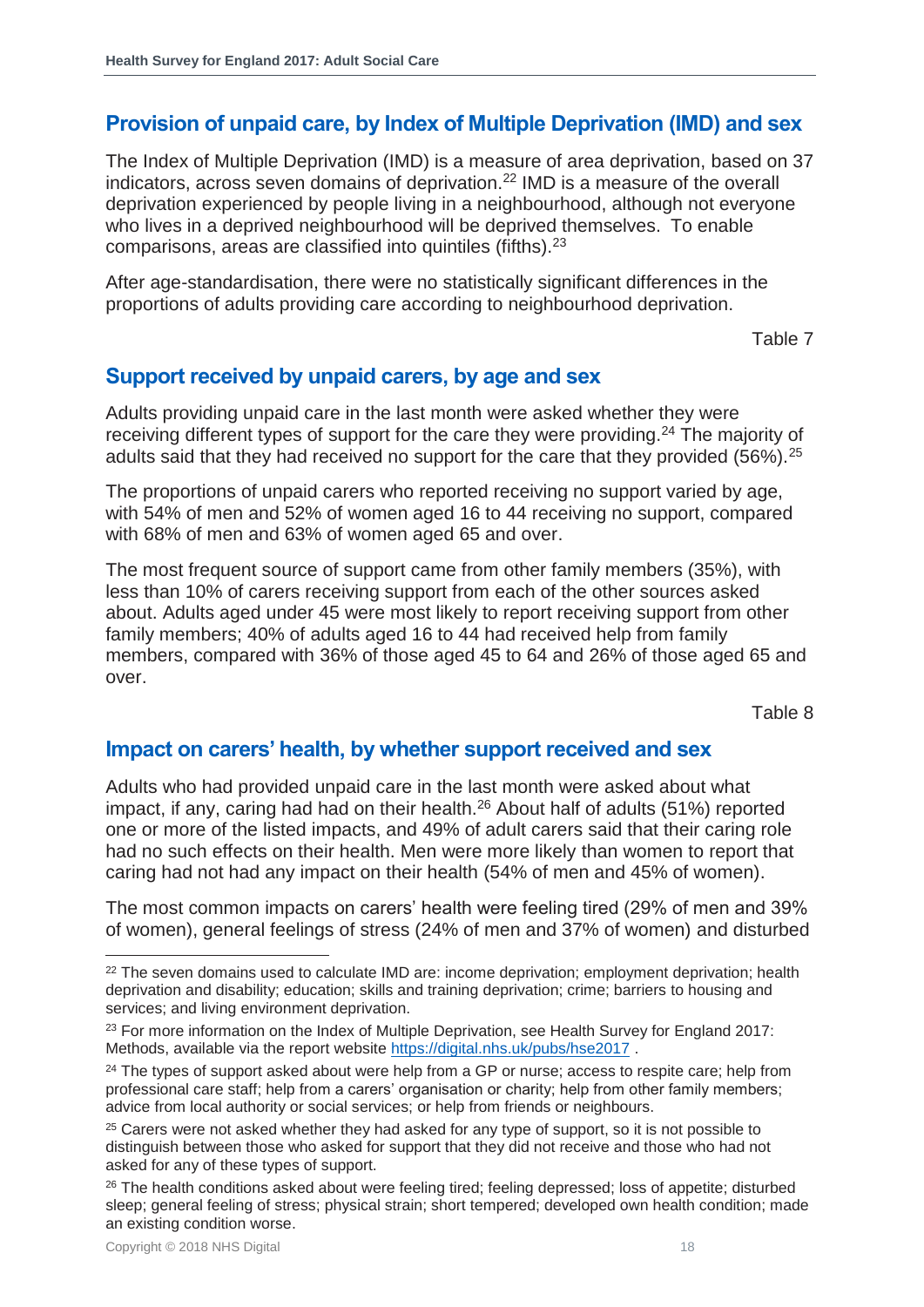sleep (21% of men and 28% of women). Women were more likely than men to report negative effects on their health.

Figure 9, Table 9



#### **Figure 9: Impact on carer's health, by sex**

Base: Aged 16 and over, provided care in the last month

Higher proportions of adults who had received support for their caring role reported health effects as a result of their caring responsibilities compared with those who had not received support. But, as noted above, those who had not received support may not have asked for it, or may have asked for support that they did not receive.

Health impacts where this was apparent included feeling tired (45% of those who had received some support compared with 27% of those who had received no support), general feelings of stress (43%, compared with 22% respectively), disturbed sleep (33% and 18% respectively), feeling depressed (26% and 14% respectively), and physical strain (17% and 7% respectively).

Figure 10, Table 9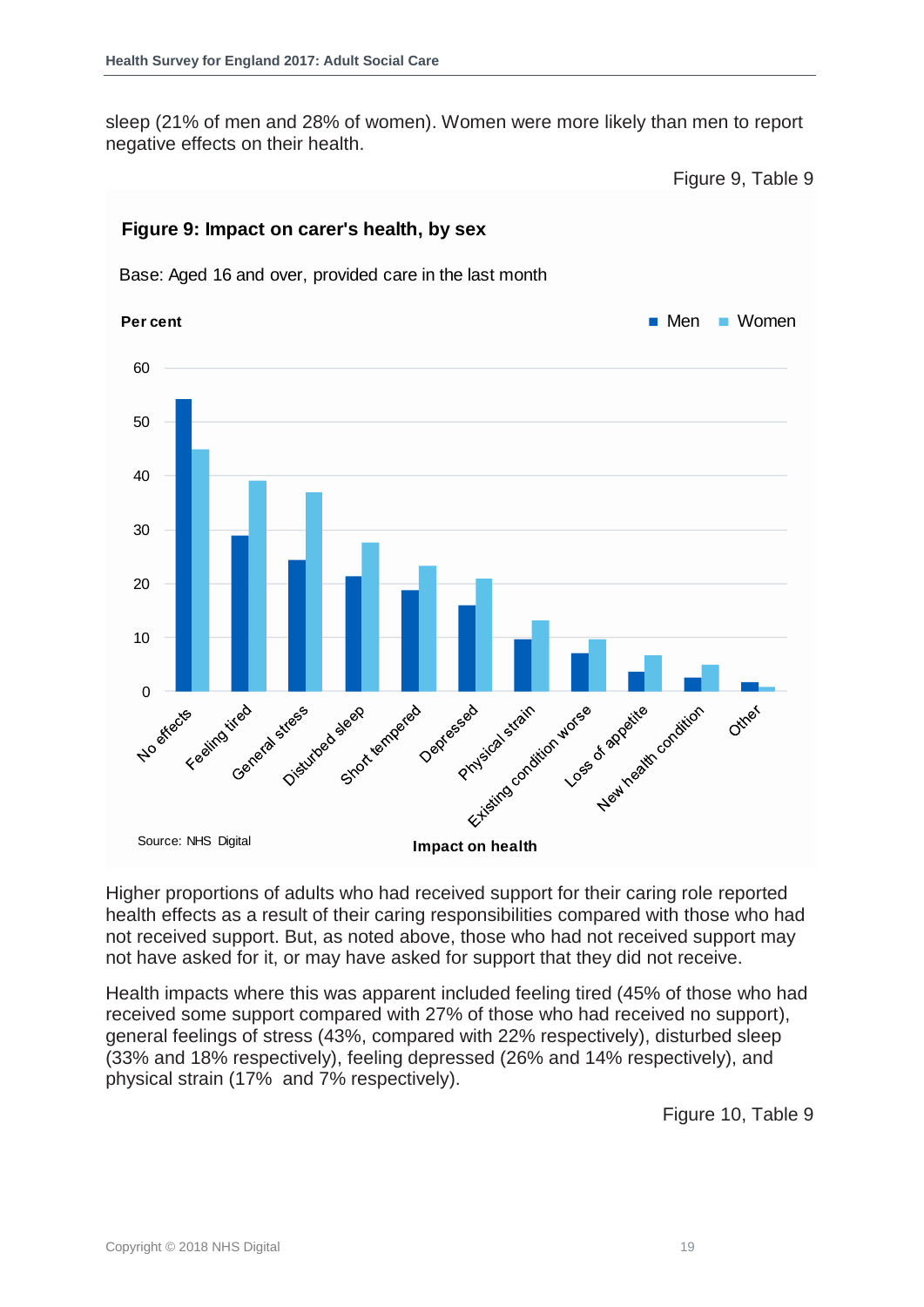#### **Figure 10: Impact on carer's health, by whether support received**

**Per cent** No support received 70 60 50 40 30 20 10 **No strects** E Feeling itreb Deptression Possed strait understanding the applitude on this General stress classed a seat temperature Source: NHS Digital **Impact on health**

Base: Aged 16 and over, provided care for more than 10 hours per week in the last month

#### <span id="page-19-0"></span>**Receipt of local authority carer's assessment, by age and sex, and hours of care provided**

A similar proportion of men and women (15% and 14% respectively) providing unpaid care in the last month had received a local authority carer's assessment.<sup>27</sup>

Table 10

Received support

Whether adults providing unpaid care had received a carer's assessment by the local authority varied by the number of hours of care they had provided in the last week.<sup>28</sup> 26% of carers who provided 20 or more hours of care in the last week had received a

l <sup>27</sup> Carers have a right under the Care Act 2014 to have their needs assessed every 12 months, but in practice this will occur only if they request an assessment or are referred by a third party. See Department of Health and Social Care (2018) *Care and support statutory guidance.*  [https://www.gov.uk/government/publications/care-act-statutory-guidance/care-and-support-statutory](https://www.gov.uk/government/publications/care-act-statutory-guidance/care-and-support-statutory-guidance#first-contact-and-identifying-needs)[guidance#first-contact-and-identifying-needs](https://www.gov.uk/government/publications/care-act-statutory-guidance/care-and-support-statutory-guidance#first-contact-and-identifying-needs)

The question did not specify a reference period, so it is not possible to conclude whether those who had not received an assessment were referring to the last 12 months or to a longer period.

<sup>&</sup>lt;sup>28</sup> The hours of help provided in the last week relate to one person the participant helped. In cases where a participant had helped more than one person, details are recorded for the person to whom they provided the most help. If they helped two people for the same amount of time, the first one recorded is reported.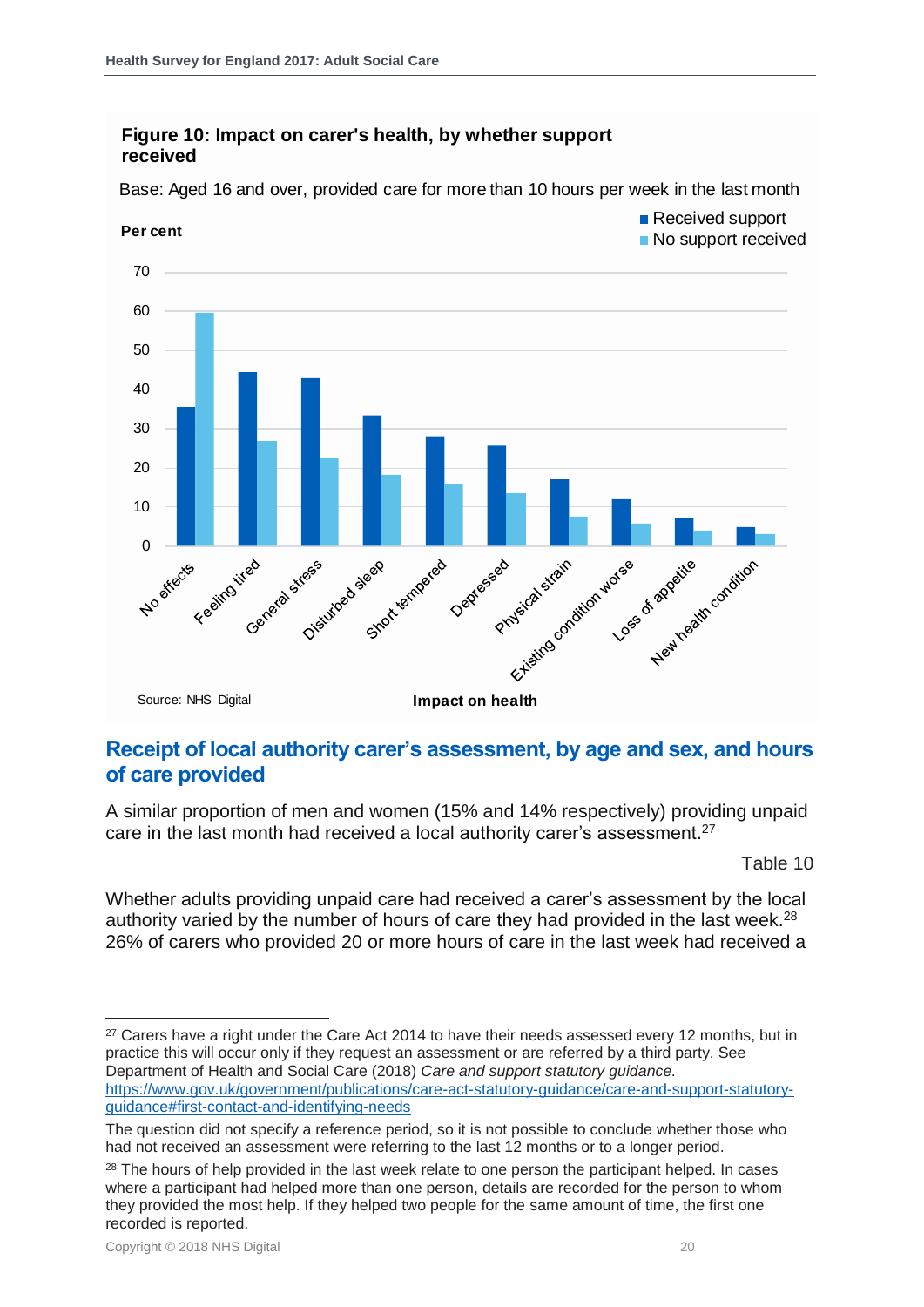local authority carer's assessment, compared with 8% of carers who had provided less than one hour of care.

Figure 11, Table 11

#### **Figure 11: Received local authority carer's assessment, by hours of care provided in last week**

Base: Aged 16 and over, provided care in the last month

0 10 20 30 Less than 1 hour 1 to 9 hours 10 to 19 hours 20+ hours **Per cent Hours of care provided in the last week** Source: NHS Digital